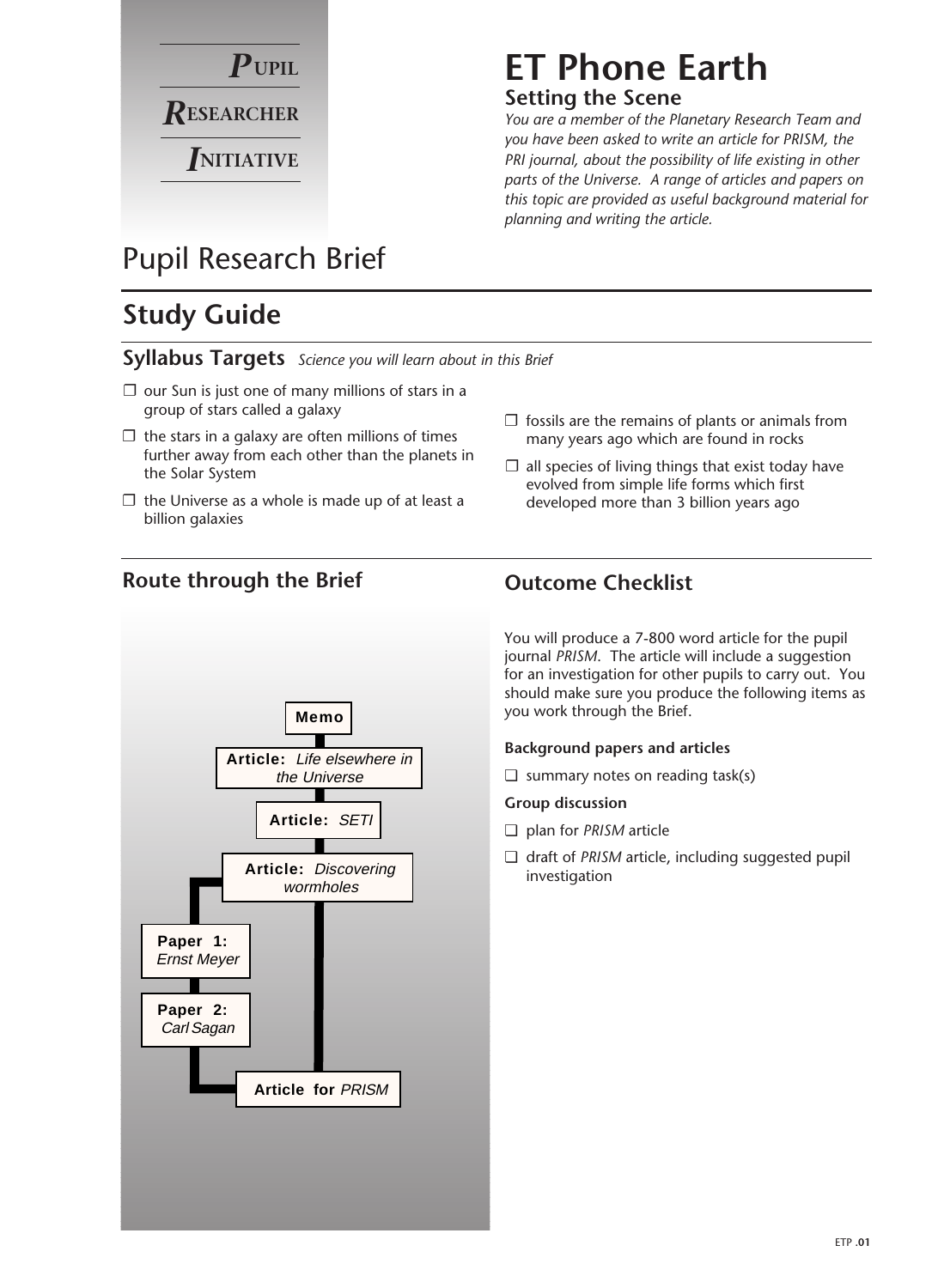# **Department of Space Science**

**From:** Frank Matthews, Team Leader

**To:** Planetary Research Team

**Subject:** Article for *PRISM* 

**Date:**

The editors of *PRISM*, the journal of the Pupil Researcher Initiative, have asked us to write an article about the possibility of life existing in other parts of the Universe. Since this is related to our research, I thought that the team could have a go at putting the first draft together. The journal is aimed at school pupils aged 14 to 16 years, and is issued twice a year. Articles for *PRISM* are written by science and engineering researchers, as well as pupils writing about their own investigations.

Their letter asks for a 7-800 word article, including one or two graphics. They would like us to focus on three main points.

- 1 Is it possible that life-forms, no matter how primitive, might exist elsewhere in the Solar System?
- 2 Is it possible that intelligent life-forms exist elsewhere in the galaxy and that we could communicate with them?
- 3 Is it possible for us to travel to planets outside our Solar System or could intelligent beings from these planets travel to our Solar System?

They would also like us to include one idea for an investigation or project which school pupils could carry out. This could be based on any aspect of the article. We would have to run a trial of the investigation before we suggest it to *PRISM*.

I have included a few relevant background articles and papers which the team could use as a starting point. The deadline for the *PRISM* article is not far off, and so I would welcome a copy of your first draft early next week.

> It might be a good idea if you share the background reading between individuals or pairs in the team, who can then make brief notes on their reading task. You can then pool the information as a group in preparation for writing the article.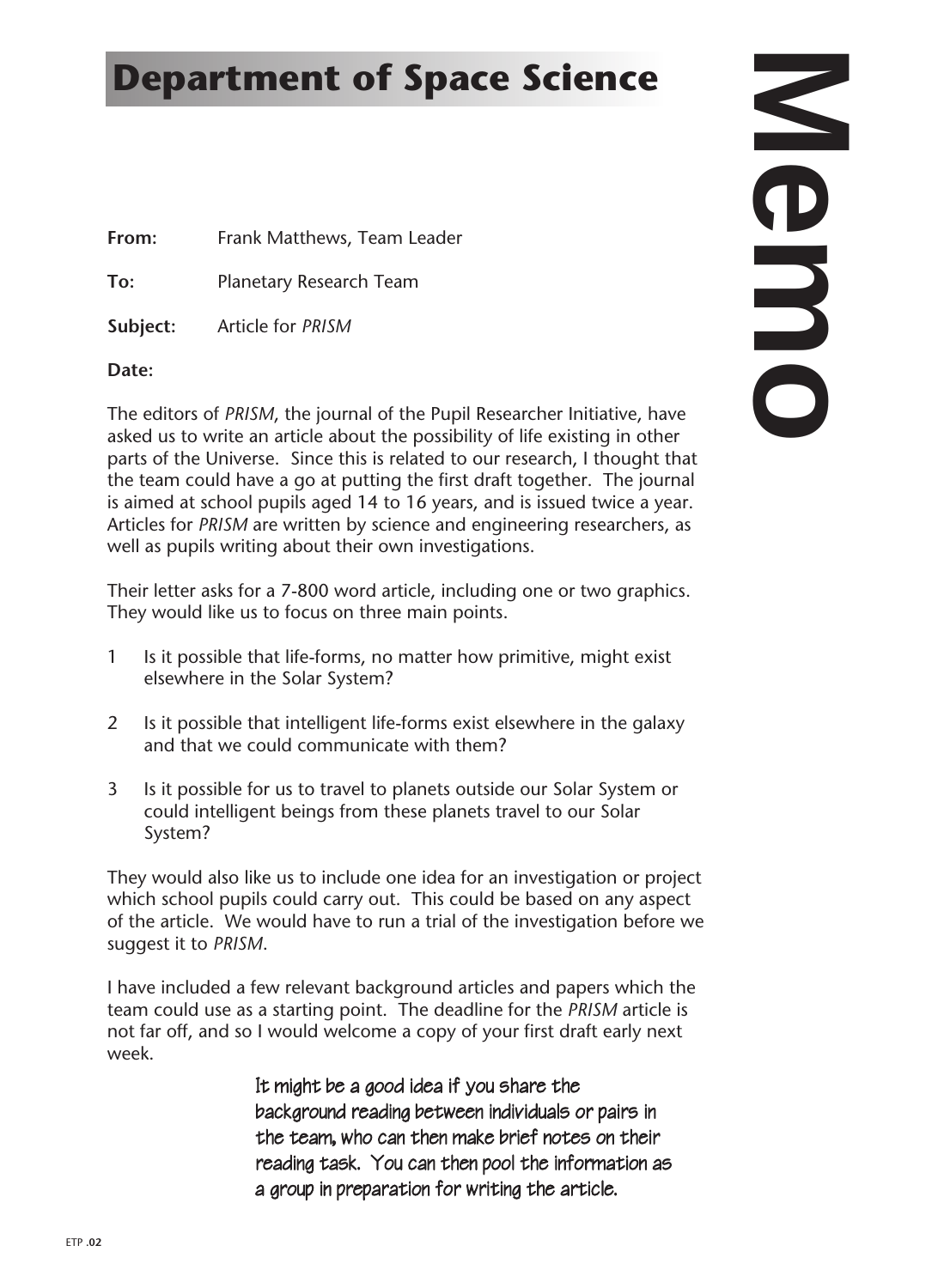All living organisms on Earth are carbon-based. This means that they are made from complex molecules consisting of chains of carbon atoms with mainly hydrogen, oxygen and nitrogen atoms attached. It has been suggested that life-forms with a completely different chemical structure such as silicon-based molecules could have evolved. We have never found such life-forms and have no way of devising tests to detect their presence. So we have to assume that any life-forms we can discover are ones that have the same basic chemical structure as those found on Earth.

Of the eight other planets in our Solar System the only one at all likely to contain some kind of life is Mars. Mars has the only surface temperature that is bearable by humans. It has a thin atmosphere that is 95% carbon dioxide with 2-3% nitrogen and traces of water vapour, oxygen and argon. The planet has polar ice-caps which are likely to be made of frozen water and carbon dioxide. The Mariner space probes of the 1970s sent back pictures of the surface of Mars. They showed that there are many extinct volcanoes, and the photographs also showed features that are strikingly like dried-up river beds. This could mean that water once flowed on Mars. It is likely that this water is now frozen and trapped beneath the Martian surface.



*Figure 1. Temperature and wind speed on the Martian surface, as monitored by Viking 1*

Two Viking space probes soft landed on the surface of Mars in 1976. The landers contained equipment that could scoop up Martian soil and carry out tests on it designed to detect signs of life. The tests did not find any clear evidence of the presence of life forms. Since 1976 great strides have been made in our understanding of primitive lifeforms, and in particular of bacteria.

It has been suggested that no life was found on Mars because of the thin atmosphere, the harsh temperatures and the lack of an ozone layer. Ozone protects Earth from ultraviolet rays. UV rays are harmful to certain microorganisms.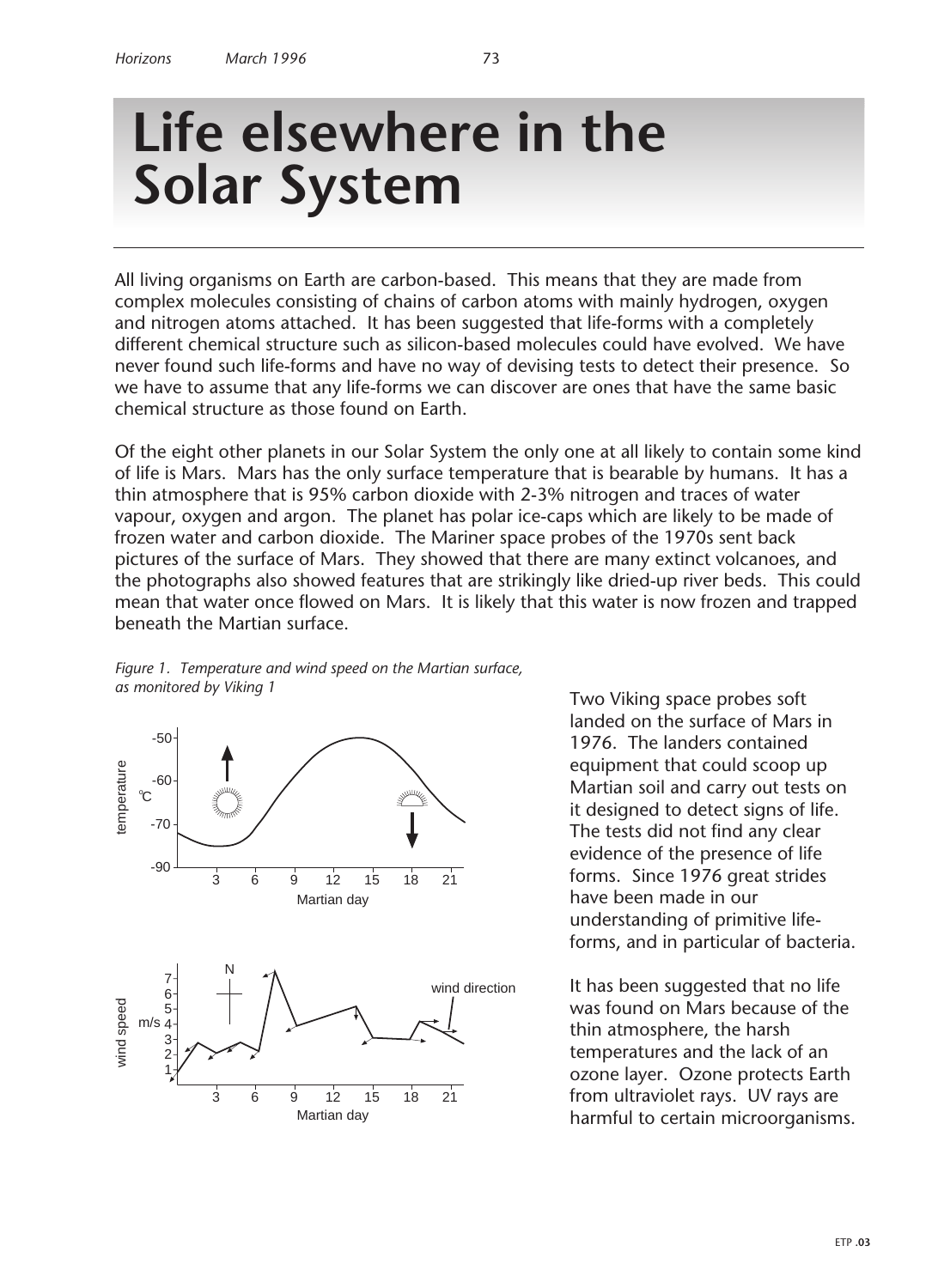However, in 1996 scientists at NASA published a paper in the journal *Science* that presented the results of studies made on a meteorite that had come from Mars. The paper claimed that microscopic structures inside the meteorite showed evidence of having been caused by living things, perhaps similar to bacteria. The evidence has been strongly disputed, but if the findings are correct then it shows that primitive life forms have evolved elsewhere in the Universe. These Martian organisms would have been alive millions of years ago, but their decendants might still be alive on Mars today. So why did the Viking probe not detect them? In recent years new techniques have been devised by biologists for detecting the presence of bacteria and many new species of these organisms have been found thriving in extreme conditions: deeply embedded in ice in the Antarctic; in hydrothermal vents on the sea floor, where the temperature is 100 degrees Celsius; in hot springs where they digest sulphur; and in the Puerto Rico Trench 8000 metres beneath the ocean surface, where no sunlight ever penetrates. It is possible therefore that bacteria may exist on Mars beneath the surface, living in the permafrost. The Viking probes in 1976 only scraped up surface soil for testing. The next probes that land on Mars will have more advanced equipment for detecting signs of life than the Viking probes did in 1976. They will look for bacteria-like organisms beneath the surface.

*Figure 2. One of the main tasks of the Viking probes of the 1970s was the search for life. Each landing craft had an automatic biology laboratory. Soil samples were collected by mechanical scoops and delivered to each of three containers, each one housing a different experiment.*



- **1** Pyrolitic release: radioactively labelled  $CO<sub>2</sub>$  was added to a soil sample, and any uptake by photosynthesising organisms would produce a fall in the amount of labelled  $CO<sub>2</sub>$  detected in the gas extracted by the gas separation column.
- 2 **Labelled release:** nutrients containing radioactively labelled carbon were added to the soil. The soil was then analysed to see if the carbon turned up in any new compounds which might indicate metabolic activity in the soil.
- 3 **Gas exchange:** nutrients (which might stimulate metabolic activity in possible soil organisms) were added to the soil. Air from the container was then analysed to see if any gases were present which might indicate metabolic activity.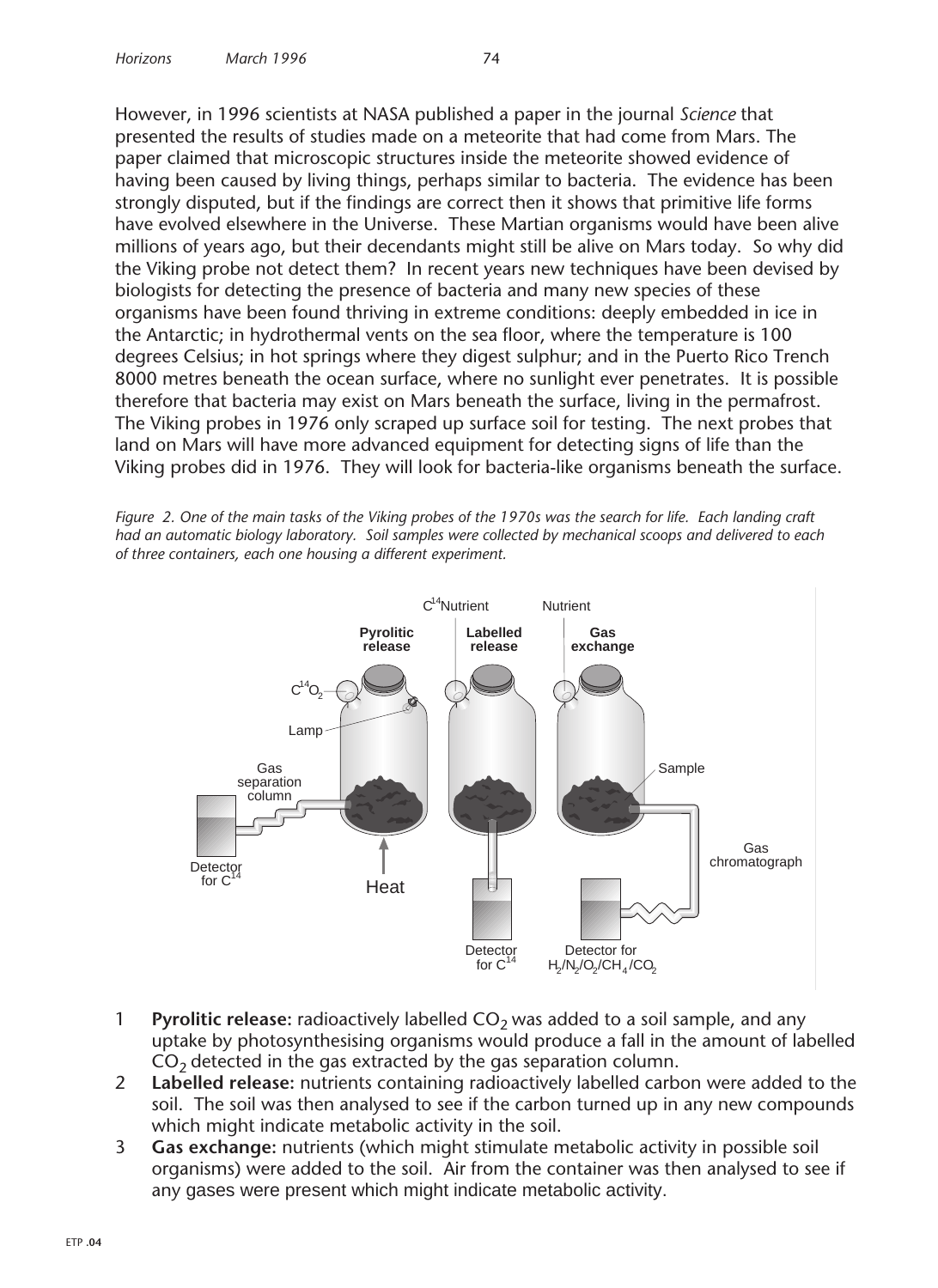# **S.E.T.I**

### **The Search for Extraterrestial Intelligence**

*Paul Lambert, Centre for Space Science*

In the 1930s astronomers discovered that some objects in space gave out radio waves, and this led to special receivers being built to study them. These `radio-telescopes' have added tremendously to our knowledge of the Universe, and phenomena such as quasars (extremely bright and distant objects, much smaller than a galaxy but far brighter) and pulsars (very small, fast-spinning stars). Radio waves have been studied from greater distances than visible light waves, and almost all the information we have about the most distant regions of the Universe is derived from radio astronomy.

The largest radio-telescopes are incredibly sensitive. The radio telescope in Arecibo, Puerto Rico can pick up signals with a power of only  $1x10^{-14}$  W (one hundredth of a millionth of a millionth of a watt). It occurred to astronomers that such telescopes could be capable of picking up weak signals, similar to our radio or television broadcasts, being emitted from distant planets inhabited by intelligent life-forms.

The first attempt to detect radio signals from extraterrestrial civilisations was made by an American astronomer called Frank Drake. He monitored radio emissions from two nearby stars, Tau Ceti and Epsilon Eridani, for two months, but did not discover anything recognisable as an artificial radio transmission. Interestingly, at the time the search was being made, alien creatures who may have been on planets orbiting these stars could have been monitoring radio signals from Earth for thirty years and television signals for fifteen years.

This lack of success did not deter scientists. In 1961 a conference was organised at Green Bank Observatory, West Virginia. The experts attending worked out the equation that theoretically allows you to estimate the number of technologically advanced civilisations in the Galaxy. We are on safest ground if we assume that life is most likely to evolve in solar systems like our own. The stars need to be G-type dwarf class stars like the Sun, and the planets where the conditions are right must be like Earth, i.e. not too hot or cold, not too large or small, with an atmosphere like our own and with large quantities of water. There are at least eight billion stars in the galaxy that resemble the Sun. The Green Bank equation is set out in Figure 1 below.

*Figure 1. The Green Bank Equation*

$$
N = R
$$
 fp ne fe fi fc T

- **N** is the number of advanced civilisations we might detect.
- **R** is the number of stars in the Galaxy favourable to the development of life.
- **fp** is the fraction of these that have planets orbiting them.
- **ne** is the number or planets located the right distance from the star.
- **fe** is the fraction of these planets where life exists.
- **fi** is the fraction of these planets where intelligent life has evolved.
- **fc** is the fraction of the civilisations that try to contact others.
- **T** is the time in years spent searching for interstellar communications.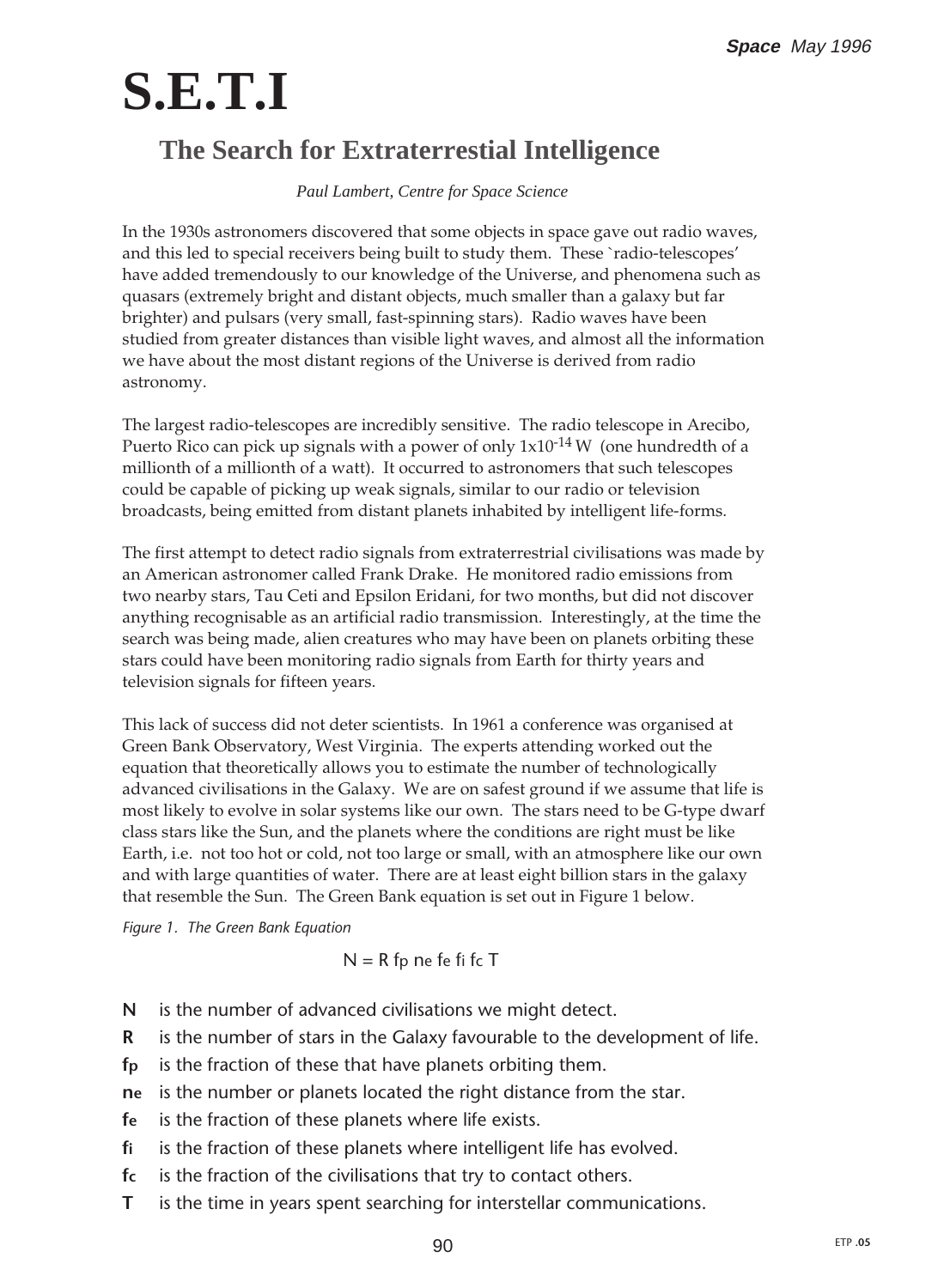Of course, no-one knew for sure at the time that other stars did have planetary systems, and it was only in 1995 that scientists found evidence for the existence of planets around Sun-like stars. Several such planets have been detected since. The Green Bank conference gave new impetus to the search for extraterrestrial intelligence, and various projects were initiated under the programme known as S.E.T.I. (the Search for Extraterrestrial Intelligence).

Astronomers around the world have monitored radio-signals from space in the hope of discovering `space messages'. In the United States scientists have built receivers capable of monitoring eight million channels at the same time, and a project called CYCLOPS was proposed. This called for 1500 radio antennae, each several metres in diameter, to be built to search for alien radio signals. The cost was estimated at \$10 billion. The great radio telescope at Arecibo, Puerto Rico beamed an encoded message to a star cluster known as M13 in 1974. If the signal is received by intelligent life forms we can expect to receive a reply in 50 000 years time.



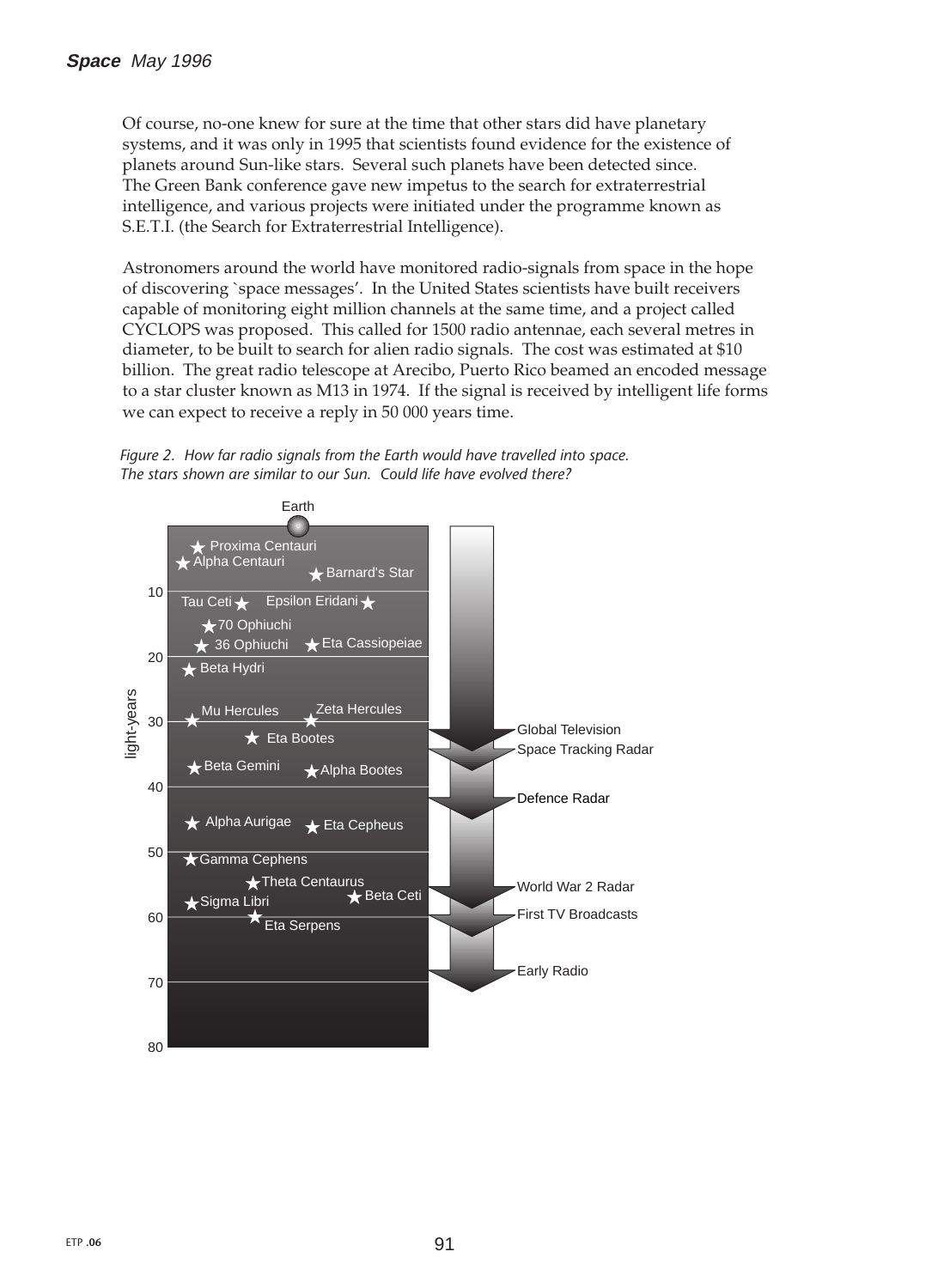# *Discovering wormholes*

Jonathan Lorrie discusses how we might travel to distant stars in the distant future.

#### **Interstellar travel**

There have been reports of sightings of Unidentified Flying Objects (UFOs) throughout history. Some people claim that there is even a description of a UFO sighting in the Bible (Ezekiel, chapter 10). The modern intense interest in UFOs really dates from 1947 when a pilot called Kenneth Arnold reported seeing a formation of gleaming discs flying over the Rocky Mountains of Washington State, USA. He described them as "skipping like saucers across water", and the name `flying saucer' quickly captured public imagination. Since then there have been many thousands of sightings all over the world. Most of them can be explained away, but about 23% have not so far received satisfactory explanations.

Most scientists are highly sceptical about UFOs. Professor Stephen Hawking was asked if he thought that Earth had been visited by aliens and he said "I don't believe we have, I think that any such visit would be obvious and probably unpleasant. What would be the point of aliens revealing themselves only to a few cranks?".

Others point out the formidable problems of travelling the vast distances from one star to the next. One way of examining this issue is to imagine the situation in reverse: human beings want to visit a planet discovered orbiting a nearby star. The nearest star to the sun is Proxima Centauri, which is 4.3 light years away. Rockets powered by chemical fuels would take nearly 200 000 years to get there and the amount of fuel needed would be unimaginably huge.

So, there are really three alternatives open to us if we want to journey to other stars. These are:

- 1 the space ark
- 2 the interstellar photon rocket
- 3 discovering wormholes

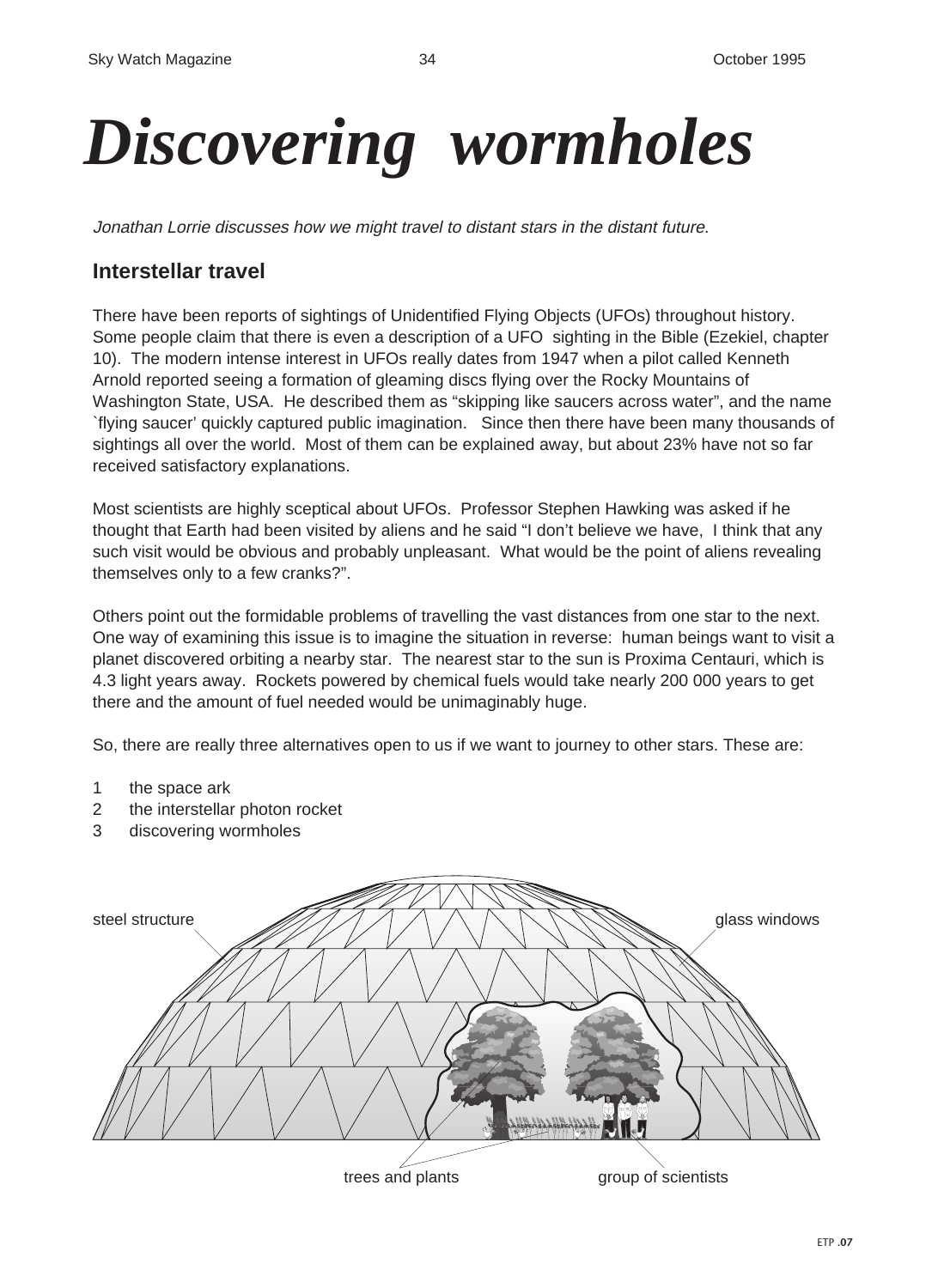#### **The space ark**

Because the distance from the Earth to the nearest star is so vast many scientists believe that we will never be able to travel to another star in less than several thousand years of journey time. The only way we could do so is to build a space version of Noah's Ark.

An experiment to see if people could live in a completely self-contained environment was carried out in America in the late 1980's. 'Biosphere 2' (see Figure 1) was a huge building filled with plants and some animals. Eight scientists were sealed inside for two years. The seals on the entrance were airtight. The idea was to produce an environment where everything was recycled and all food was grown inside to see if it was possible to use such a structure on a very long space journey. The experiment was only a partial success, but it may be possible to build something like this in the future. For a journey to a star the Space Ark would need to be the size of a city and be capable of carrying several thousands of people. The space vehicle would still need to carry huge nuclear reactors, and it would also need to provide energy for the people in the Ark. This place would be the home of these human beings and animals and all their descendants for hundreds of years until the ship reached the star. Some people have suggested that building such a structure would be one way of making sure human beings survive if we made our planet uninhabitable through pollution.

#### **The interstellar photon rocket**

Rockets using chemical fuels are hopelessly inadequate for long journeys in space. Much research has been carried out in the USA into the possibility of building an engine which replaced the gases emitted from the exhaust of a chemical rocket with a vast stream of photons - in other words, a beam of light. The thrust produced would be very low, but it could be maintained indefinitely, and over the years the acceleration would build up until it approached light speed.

Such a vehicle would have to be about 10km long with a crew of 300-500. The power supply would come from nuclear reactors. Such a vehicle is theoretically possible, but we are not even close to beginning to develop the technology needed to construct it and make it work.

#### **Discovering wormholes**

The scientist and science fiction writer Carl Sagan wanted to write a story in which interstellar travel was possible in a very short time. He consulted a physicist at the California Institute of Technology (Caltech) called Kip Thorne to see if such a thing was theoretically possible. Thorne eventually came up with something called an 'Einstein-Rasen bridge', better known as a wormhole. This is a passage associated with a black-hole, between two parts of the same Universe. The idea of the existence of wormholes is not absolutely impossible, according to the current ideas in physics, but they would have to be made out of something scientists call `exotic matter'. This is matter made up of very strange particles that have weird properties. Such exotic matter may exist, but we haven't found it yet. We also do not know what wormholes might look like. If wormholes do exist , travelling to stars would be relatively easy, and time-travel would be possible as well.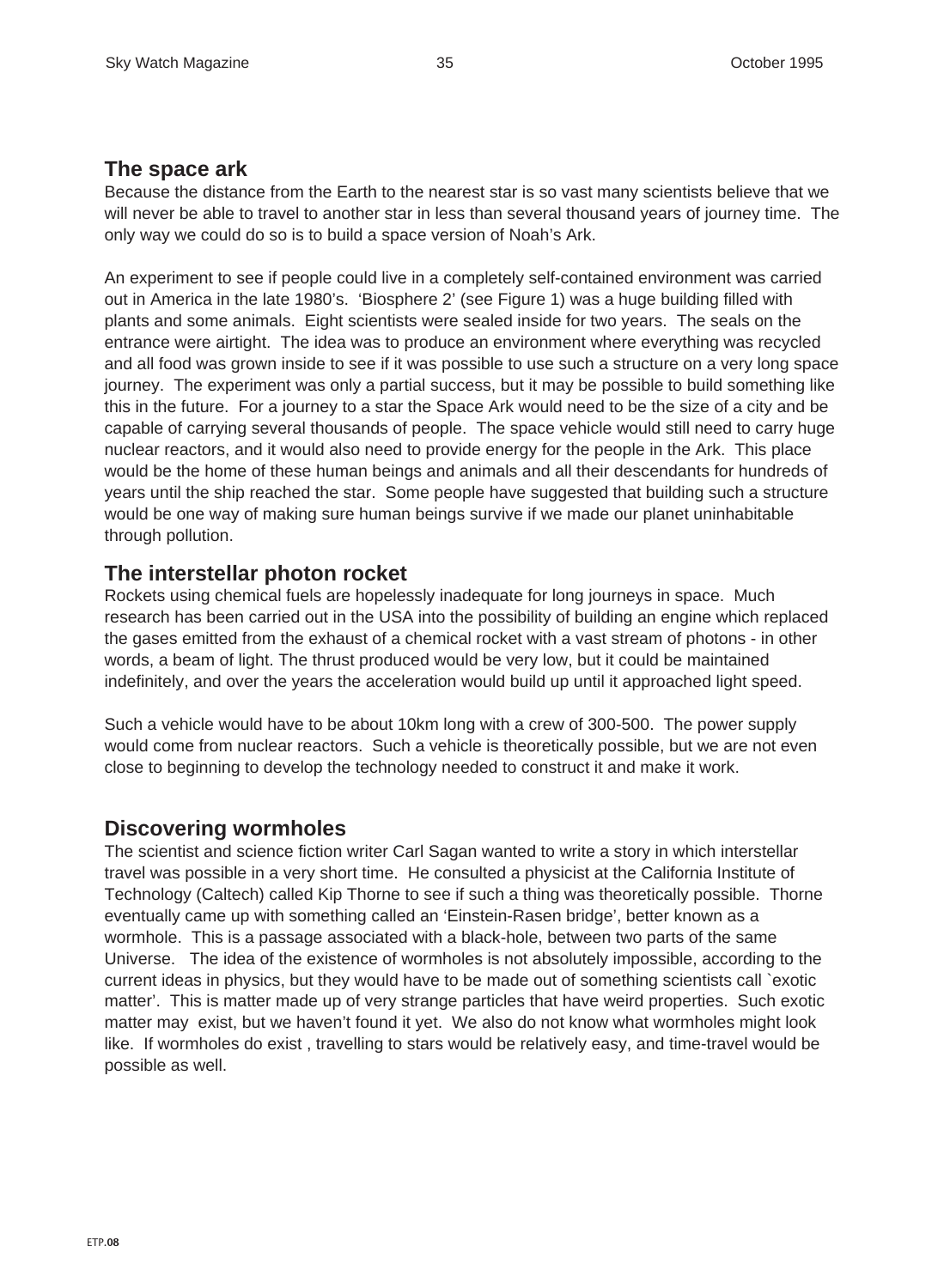#### I've found these two papers about SETI. I think they include some controversial statements. You could summarise them and pick out the most provocative statements and come up with some counter arguments for them. I think this will help you with the PRISM article. Paper 1

# **A critique of the search for extraterrestrial intelligence (SETI)**

by Ernst Mayr, Emeritus professor of Zoology, Harvard University, USA.

#### **How probable is it that life exists somewhere else in the Universe?**

Even most sceptics of the SETI project will answer this question optimistically. Molecules that are necessary for the origin of life, such as amino acids and nucleic acids, have been identified in cosmic dust, together with other macromolecules, and so it would seem quite conceivable that life could originate elsewhere in the Universe.

Some of the modern scenarios of the origin of life start out with even simpler molecules - a beginning that makes an independent origin of life even more probable. Such an independent origin of life, however, would presumably result in living entities that are drastically different from life on Earth.

#### **Where can one expect to find such life?**

Obviously, only on planets. Even though we have up to now secure knowledge only of the nine planets of our Solar System, there is no reason to doubt that in all galaxies there must be millions if not billions of planets. The exact figure, for instance, for our own galaxy can only be guessed.

#### **How many of these planets would have been suitable for the origin of life?**

There are evidently rather narrow constraints for the possibility of the origin and maintenance of life on a planet. There has to be a favourable average temperature; the seasonal variation should not be too extreme; the planet must have a suitable distance from its sun; it must have the appropriate mass so that its gravity can hold an atmosphere; this atmosphere must have the right chemical composition to support early life; it must have the necessary consistency to protect the new life against ultraviolet and other harmful radiations must be suitable for the origin and maintenance of life.

One of the nine planets of our Solar System had the right kind of mixture of these factors. This, surely, was a matter of chance. What fraction of planets in other solar systems will have an equally suitable combination of environmental factors? Would it be one in 10, or one in 100, or one in 1 000 000? Which figure you choose depends on your optimism. It is always difficult to extrapolate from a single instance. This figure, however, is of some importance when you are dealing with the limited number of planets that can be reached by any of the SETI projects.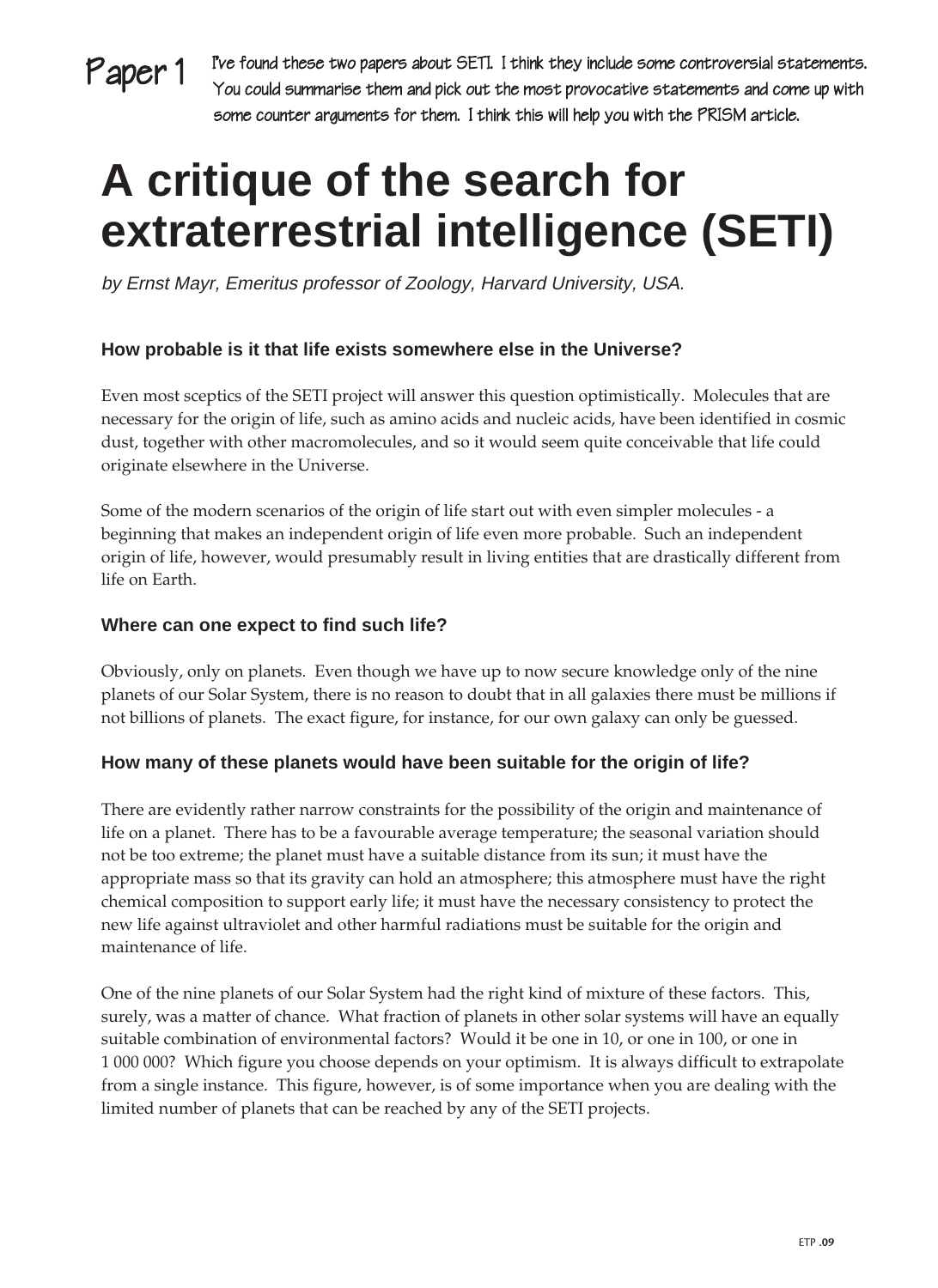### Paper 1 continued

#### **What percentage of planets on which life has originated will produce intelligent life?**

Life originated on Earth about 3.8 billion years ago, but high intelligence did not develop until about half a million years ago. If Earth had been temporarily cooled down or heated up too much during these 3.8 billion years, intelligence would have never originated.

For the first 2 billion years only very primitive bacteria, with no organised cell nucleus, existed on Earth. About 1.8 billion years ago the first cells with organised nuclei appeared. From these cells there eventually evolved fungi, plants and animals. None of the millions of fungi and plants produced intelligence.

Animals branched into 60 to 80 lineages (phyla). Only one of these led to genuine intelligence - the vertebrates. Among the vertebrates only the mammals led to high intelligence.

The evolution of the brain of human-like creatures, the hominids, began less than 3 million years ago, and the species *Homo sapiens* - modern human beings - appeared about 300 000 years ago. This highly condensed account of evolution demonstrates that the chances of life evolving into some kind of high intelligence are very improbable.

#### **Why is high intelligence so rare?**

Adaptations that are favourable to selection, such as eyes or bioluminescence, originate in evolution scores of times independently. High intelligence has originated only once, in human beings. I can think of only two possible reasons for this rarity. One is that high intelligence is not at all favoured by natural selection, contrary to what we would expect. In fact, all other kinds of living organisms, millions of species, get along fine without high intelligence.

The other possible reason for the rarity of intelligence is that it is extaordinarily difficult to acquire. Some grade of intelligence is found only among warm-blooded animals (bird and mammals), not surprisingly so because brains have extremely high energy requirements. But it is still a very big step from "some intelligence" to "high intelligence."

The hominid lineage separated from the chimpanzee lineage about 5 million years ago, but the big brain of modern man was acquired less than 300 000 years ago. As one scientist has suggested (Stanley 1992), it required complete emancipation from tree-dwelling life to make the arms of mothers available to carry the helpless babies during the final stages of brain growth. Thus, a large brain, permitting high intelligence, developed in less than the last 6 percent of the life on the hominid line. It seems that it requires a complex combination of rare, favourable circumstances to produce high intelligence (Mayr 1994).

#### **How much intelligence is necessary to produce a civilization?**

As stated, rudiments of intelligence are found already among birds (ravens, parrots) and among non-hominid mammals (carnivores, porpoises, monkeys, apes and so forth), but none of these instances of intelligence has been sufficient to found a civilization.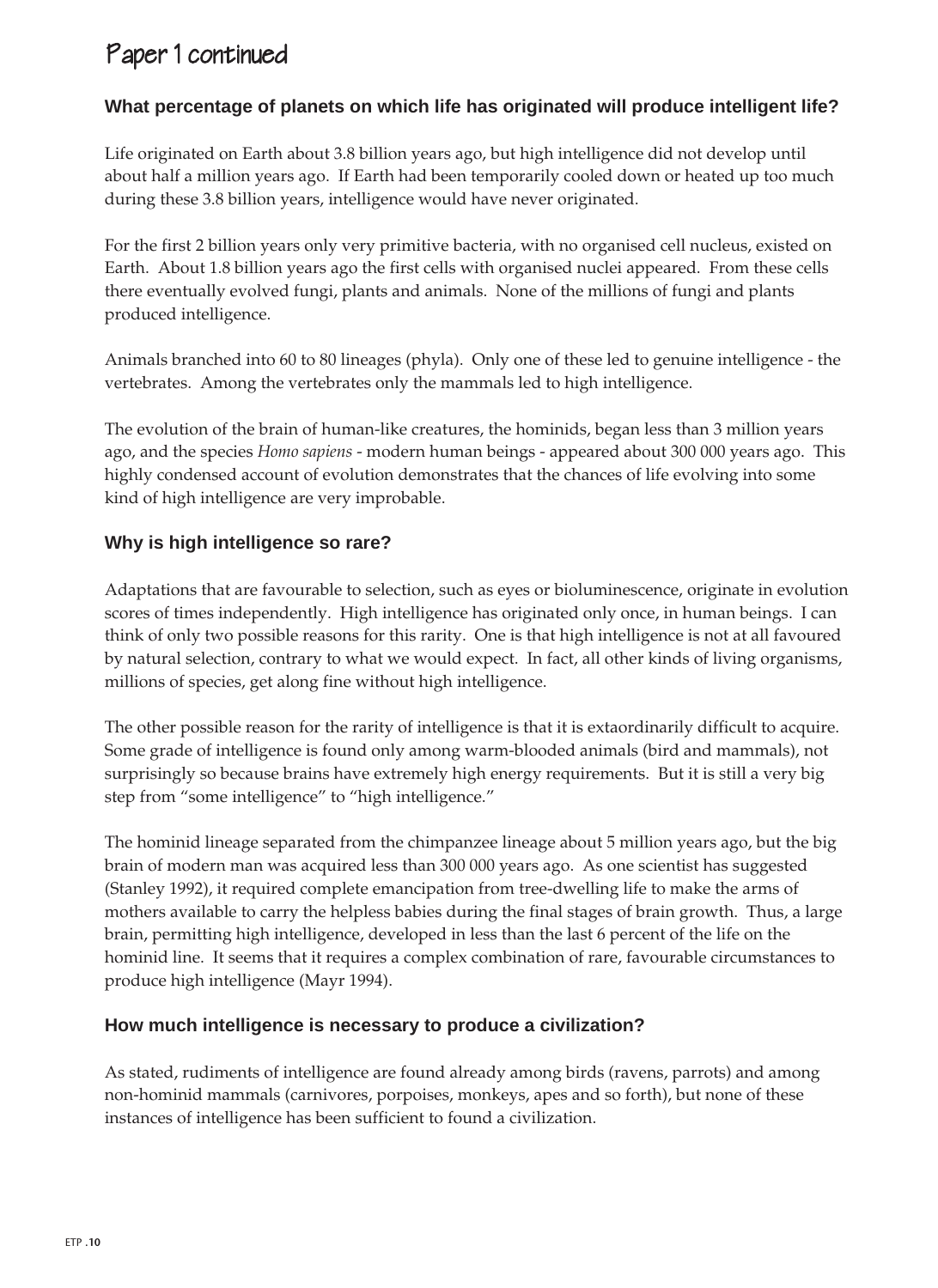### Paper 1 continued

#### **Is every civilization able to send signals into space and to receive them?**

The answer is by no means certain. Even on Earth many groups of animals are specialized for olfactory or other chemical stimuli and would not react to electronic signals. Neither plants nor fungi are able to receive electronic signals. Even if there were higher organisms on some planet, it would be rather improbable that they would have developed the same sense organs that we have.

#### **How long is a civilization able to receive signals?**

All civilizations have only a short duration. I will try to emphasize the importance of this point by telling a little fable. Let us assume that there were really intelligent beings on another planet in our galaxy. A billion years ago their astronomers discovered Earth and reached the conclusion that this planet might have the proper conditions to produce intelligence. To test this, they sent signals to Earth for a billion years without ever getting an answer. Finally, in the year 1800 (of our calendar) they decided they would send signals only for another 100 years. By the year 1900, no answer had been received, so they concluded that surely there was no intelligent life on Earth.

This shows that even if there were thousands of civilizations in the universe, the probability of a successful communication would be extremely slight because of the short duration of the "open window". One must not forget that the range of SETI systems is very limited, reaching only part of our galaxy. The fact that there are a near infinite number of additional galaxies on the universe is irrelevant as far as SETI projects are concerned.

#### **Conclusions: an improbability of astronomic dimensions**

What conclusions must we draw from these considerations? No less than six of the eight conditions to be met for SETI success are improbable. When one multiplies these six improbablities with each other, one reaches an improbability of astronomic dimensions.

Why are there nevertheless still proponents of SETI? When one looks at their qualifications, one finds that they are almost exclusively astronomers, physicists and engineers. They are simply unaware of the fact that the success of any SETI effort is not a matter of physical laws and engineering capabilities but essentially a matter of biological and sociological factors. These, quite obviously, have been entirely left out of the calculations of the possible success of any SETI project.

#### **References**

Ernst Mayr, "Lohnt sich die Suche nach extraterrestrischer Intelligenz (Is it worthwhile to search for extraterrestrial inteligence?)", Naturwissenschaftliche Rundschau, vol. 45, no. 7, 1992, pp. 264-266.

Ernst Mayr, "Does it pay to acquire high intelligence?" Perspectives in Biology and Medicine, 1994, pp. 150-154.

S. Stanley, "An ecological theory for the origin of *Homo*", Paleobiology, vol. 18, 1992, pp. 237-257.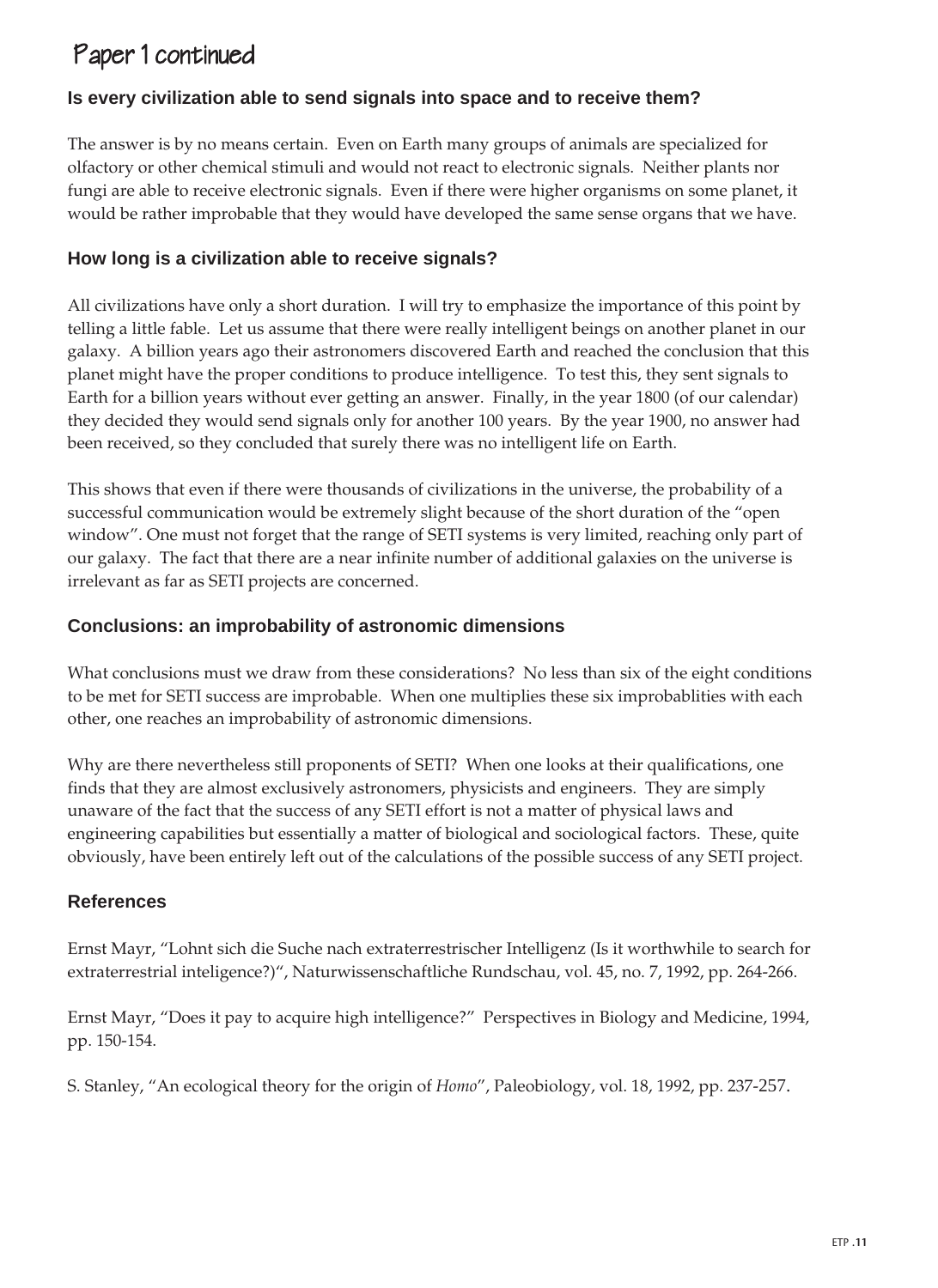## **Paper 2** This is the second paper

# **In defense of the search for extraterrestrial intelligence: the abundance of life-bearing planets**

#### by Carl Sagan, Cornell University, USA

We live in an age of remarkable exploration and discovery. Fully half of the nearby Sun-like stars are surrounded by discs of gas and dust similar to that from which our planets formed 4.6 billion years ago. A range of new Earth-based and space-borne techniques have enabled scientists to discover several planets around other stars. It is only a matter of time before a planet similar to Earth is found.

Once you have found another planet of Earth-like mass, however, it of course does not follow that it is an Earth-like world - consider Venus. But there are means by which, even from the vantage point of Earth, we can investigate this question. We can look for the spectral signature of enough water to be consistent with oceans. We can look for oxygen and ozone in the planet's atmosphere. We can seek molecules like methane.

The best current estimates suggest that Sun-like stars are likely to have one or two `blue worlds' orbiting them (`blue world' - planets with oceans). Given the number of stars that are similar to our sun, this means that there are vast numbers of planets distributed throughout the Milky Way.

#### **Need intelligence evolve on an inhabited world?**

We know from lunar cratering statistics, calibrated by returned Apollo samples, that Earth was under extreme bombardment by small and large objects from space until around 4 billion years ago. This pummeling was sufficiently severe to drive entire atmospheres and oceans into space. Earlier, the entire crust of Earth was a magma ocean. Clearly, this was no breeding ground for life.

Yet, shortly thereafter - 3.8 billion years ago - some early organisms arose (according to the fossil evidence). Presumably the origin of life had to have occurred some time before that. As soon as conditions were favourable, life began amazingly fast on our planet. It seems to me that the origin of life must be a highly probable circumstance; as soon as conditions permit, up it pops! Does a similar analysis apply to the evolution of intelligence? Here you have a planet burgeoning with life, profoundly changing the physical environment, generating an oxygen atmosphere 2 billion years ago, going through elegant diversification and yet not for almost 4 billion years does anything remotely resembling a technical civilization emerge.

In the early days of such debates writers argued that an enormous number of individually unlikely steps were required to produce something very like a human being, a `humanoid'; that the chances of such a precise repetition occuring on another planet were nil; and therefore that the chance of extraterrestrial intelligence was nil. But clearly when we're talking about extraterrestrial intelligence, we are not talking - despite *Star Trek*- of humans or humanoids. We are talking about the functional equivalent of humans say, any creatures able to build and operate radio telescopes. They may live on the land or in the sea or air. They may have unimaginable chemistries, shapes, sizes, colours, appendages and opinions.